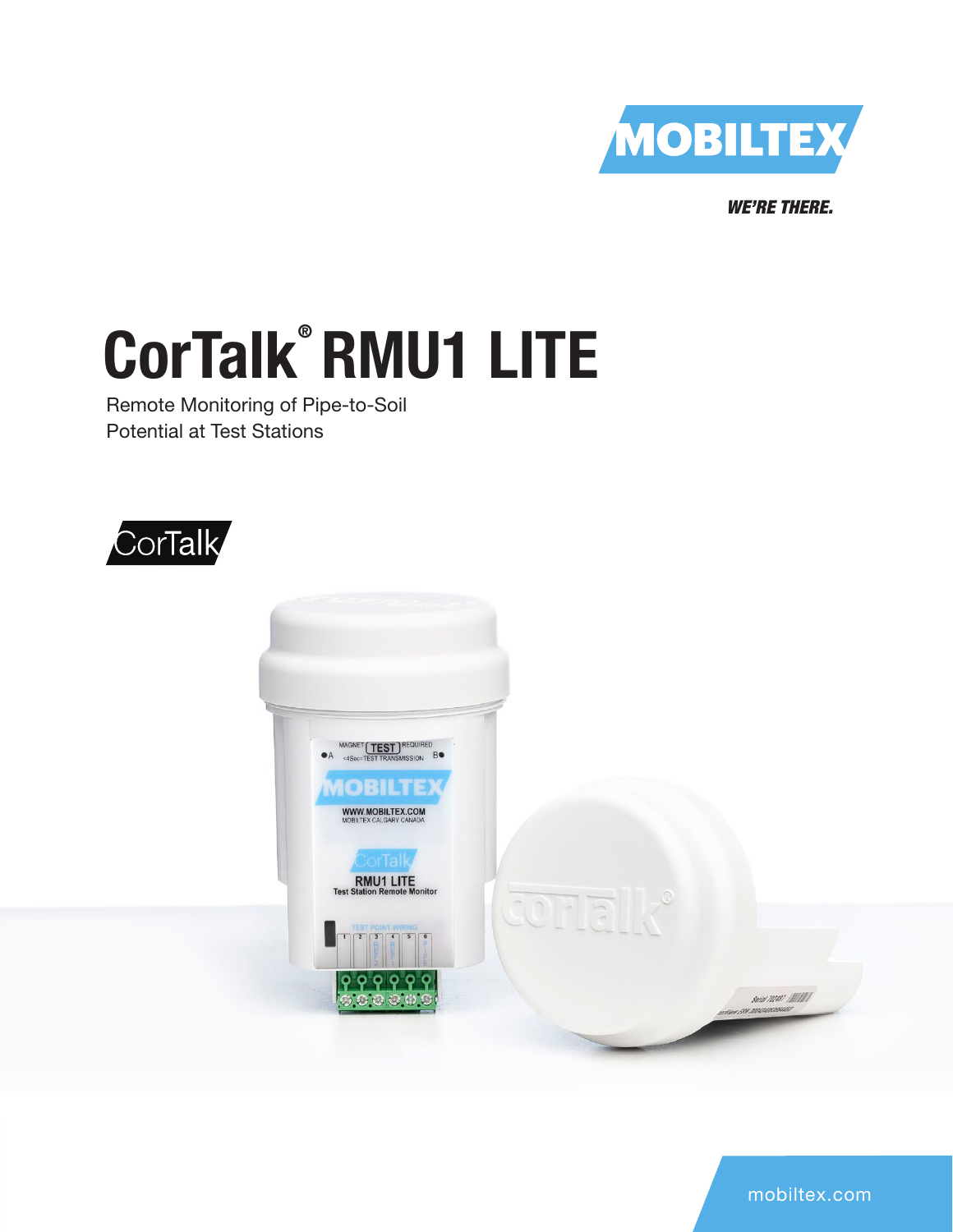# RMU1 LITE: **FIT-FOR-PURPOSE FUNCTIONALITY**

A simple, cost-effective solution to obtain pipe-to-soil potential **and a simple of the contract of the contract of the contract of the contract of the contract of the contract of the contract of the contract of the contra** measurements in remote or difficult-to-access locations.

The MOBILTEX CorTalk **RMU1 LITE** enables pipeline operators to quickly and easily equip CP test stations with robust and reliable remote data collection of pipe-to-soil potential measurements.

Offering essential, fit-for-purpose functionality, the RMU1 LITE is an ideal solution to cost-effectively scale IIoT capabilities and gain the benefits that large deployment remote data collection can bring to pipeline operation and maintenance.

Rather than relying on a single, annual measurement of pipe-to-soil potential, pipeline operators can remotely collect multiple data points throughout the year to understand seasonal variations and operational irregularities in CP performance.

The battery-powered **RMU1 LITE** transmits measurement data via cellular or satellite networks at user-selected intervals to the **MOBILTEX CorView** web platform helping to dramatically reduce, or even eliminate, the need to travel to distant or difficult-to-access sites to obtain pipe-to-soil measurements.

Technicians can access measurement data from the **CorView** data and analysis platform using any web enabled device, from virtually any location, to see current and historical measurements, generate reports and perform trending and analysis to identify operational irregularities.



THE RMU1 LITE COMPACT SIZE ALLOWS EASY INSTALLATION TYPICALLY IN UNDER 20 MINUTES

## ADVANTAGES OF CORTALK RMU1 LITE

- $\triangleright$  FAST, SIMPLE INSTALLATION  $-$  The compact, weather-proof RMU1 LITE is designed to fit entirely inside a standard CP test station and can be installed in about 20 minutes.
- > ENGINEERED FOR AFFORDABLE, HIGH-VOLUME DEPLOYMENT The RMU1 LITE has been designed to provide essential, fit-for-purpose functionality, enabling pipeline operators to affordably achieve high volume deployment and generate operational data that provides new insights into system dynamics.
- $\triangleright$  INSTANT-OFF POTENTIAL MEASUREMENTS  $-$  RMU1 LITE provides an instant-off potential measurement, generating additional data to meet regulatory requirements and better manage pipeline assets.
- ▶ REMOTE DUAL-REFERENCE CELL VALIDATION RMU1 LITE offers the unique capability to obtain separate pipe-to-soil potential measurements from two connected reference cells. This allows technicians to compare the results and validate whether the reference cells are functioning properly.
- $\triangleright$  GLOBAL COMMUNICATION CAPABILITIES  $-$  Available with cellular or satellite communication capability, the RMU1 LITE can transmit data from virtually any location. This helps improve the quality and frequency of data collection, while reducing the need for workers to undertake long, potentially dangerous trips, to remote sites.
- > BUILT TO WITHSTAND THE TOUGHEST CONDITIONS Lightning, surge and overvoltage protection and broad operating temperature range  $(-30^{\circ}F$  to  $+158^{\circ}F$   $(-22^{\circ}C$  to  $+70^{\circ}C)$ ).
- $\triangleright$  LONG-LIFE BATTERY A user-replaceable battery provides up to 10 years of monitoring and data transmission, and helps maximize lightning isolation.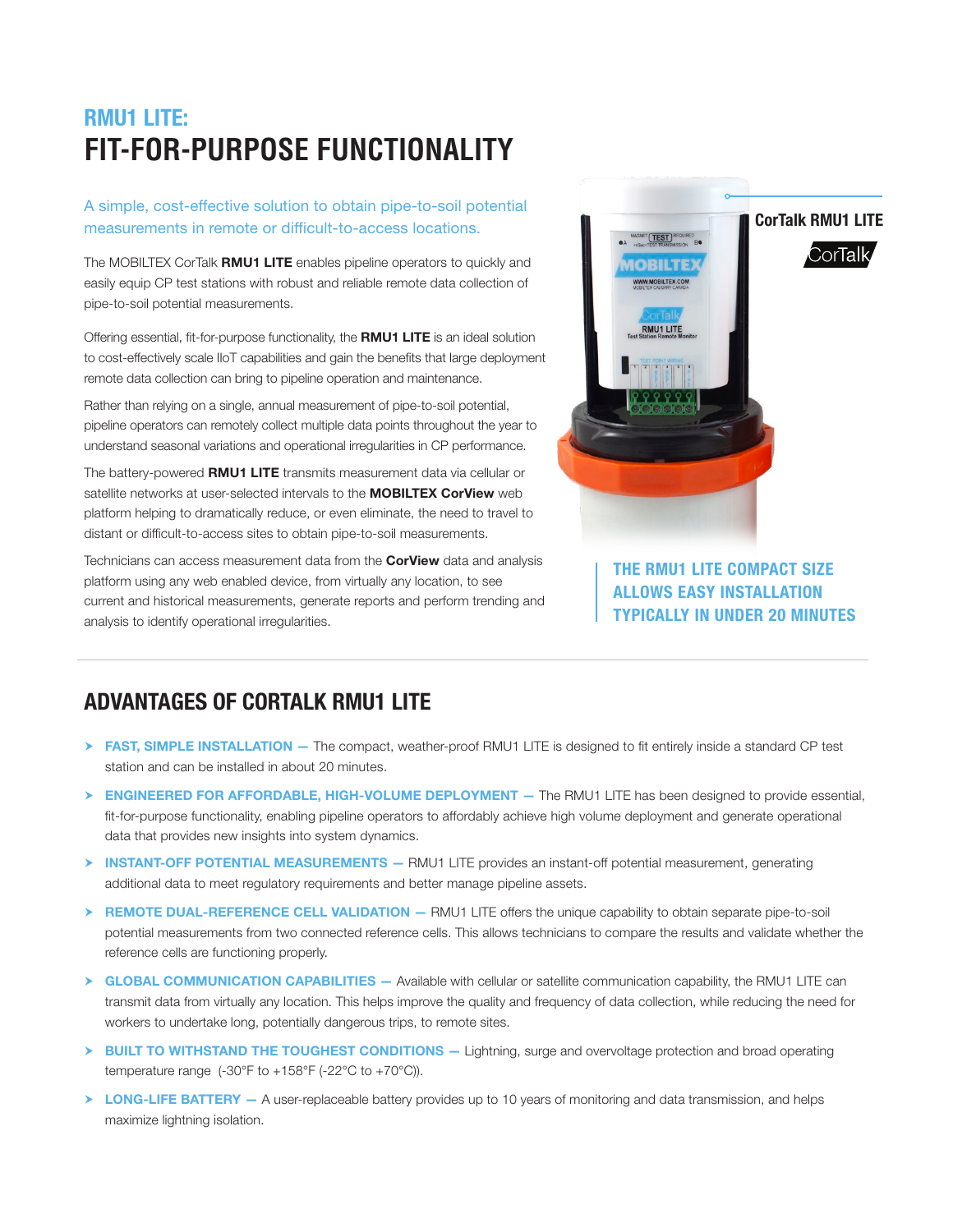# MOBILTEX CORVIEW: **POWERFUL VISUALIZATION AND CONTROL FOR YOUR CP SYSTEM — IN ONE PLATFORM**

CorView delivers powerful, secure two-way communication capabilities, data storage and reporting for the entire range of MOBILTEX CorTalk remote monitoring devices.

This unique software solution helps dramatically improve the management and efficiency of your CP monitoring program with capabilities and operational benefits that include:

#### **EXECUTIVE INTERFACE DESIGNED FOR EASE-OF-USE**

The CorView platform is designed for simplicity. Its thoughtfully engineered UI enables key personnel to quickly and easily access the data repository, reporting functions and remote RMU controls with virtually no training.

#### $\triangleright$  AUTOMATED NOTIFICATIONS

Each CorTalk device automates comparisons of current CP performance measurements with programmed thresholds. If any measurements are captured outside of the thresholds, CorView immediately sends alerts to the appropriate personnel to take action and quickly resolve operational issues.

#### $\triangleright$  ACCESS ANYWHERE, WITH ANY WEB-ENABLED DEVICE

All data that is transmitted from the RMU devices is stored in the secure MOBILTEX database and can be accessed from any location, providing users instant, comprehensive access to all performance data and activities.

#### $\triangleright$  CREATE DETAILED REPORTS, GRAPHS AND MAPS

Technicians and managers can easily view and download CP measurement data, create trending graphs and generate reports. CorView also displays easy-to-read maps that provide near real-time display of system status so technicians can see where CorTalk devices are operating normally, performing interruption activities or experiencing alarm conditions.

#### $\triangleright$  REMOTELY CONTROL AND UPDATE IN-FIELD DEVICES

CorView's robust cellular or satellite communication capabilities enable two-way communication with most RMU devices for precise synchronization, timing accuracy and repeatability for rectifier interruption during CIS activities. Technicians can also use the CorView interface to remotely modify device configurations and to apply software updates and eliminate the need for time-consuming manual system updates [ \**RMU1 LITE one-way comm only* ].

#### $\triangleright$  NO I.T. OVERHEAD

The CorView platform is entirely hosted and supported by MOBILTEX, all updates and enhancements to the platform are automatic and ongoing.





*The RMU1 LITE can transmit measurement data via cellular or satellite networks from any location to the CorView Platform*



*Forget Manual, Forget Limitations — the RMU1 LITE is engineered for your most challenging locations*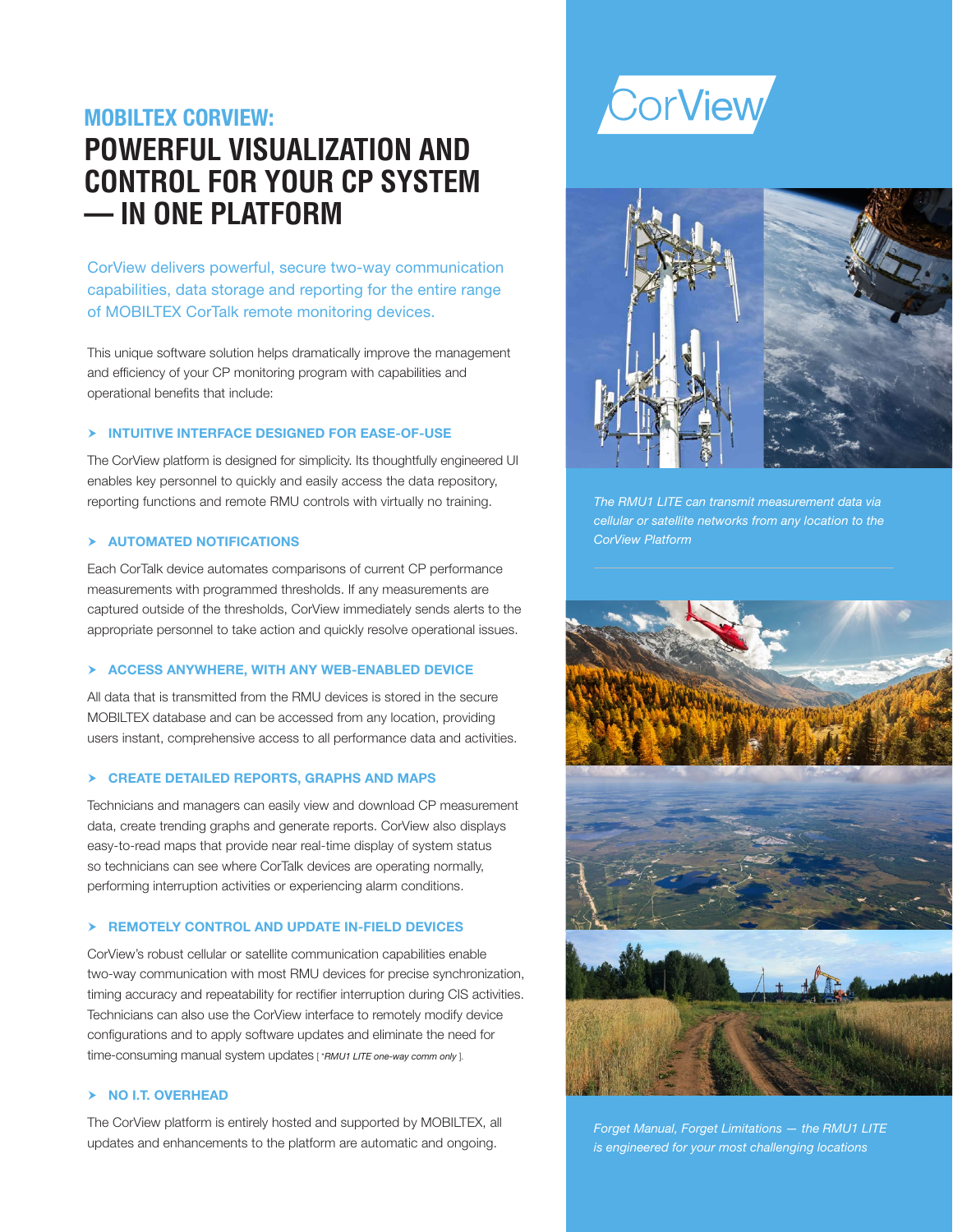## RMU1 LITE SPECIFICATIONS

| Operating Temperature                                     | $-40^{\circ}$ to $+60^{\circ}$ C (-40° to $+140^{\circ}$ F)                                           |  |
|-----------------------------------------------------------|-------------------------------------------------------------------------------------------------------|--|
| Storage Temperature                                       | $-45^{\circ}$ to $+80^{\circ}$ C (-49 $^{\circ}$ to $+176^{\circ}$ F)                                 |  |
| Maximum Altitude                                          | 5000 meters above sea level                                                                           |  |
| Humidity                                                  | 0 to 100% RH non-condensing                                                                           |  |
| Weight                                                    | 220 grams (0.5 lbs)                                                                                   |  |
| <b>Size</b>                                               | 80mm x 80mm x 110mm (3.15"x3.15"x4.33")                                                               |  |
| Enclosure                                                 | UV stable, wide temperature polycarbonate                                                             |  |
| <b>Pollution Degree</b>                                   | $\mathbf{1}$                                                                                          |  |
| <b>External Analog Channels</b>                           | 2 potential                                                                                           |  |
| Measurement Type                                          | Category 1 (as per CSA C22.2 - 61010)                                                                 |  |
| Analog Ranges (DC & AC True RMS)                          | Potential: +/-31VDC, 22VAC                                                                            |  |
| AC Rejection on DC Readings                               | >65dB @ 50/60Hz                                                                                       |  |
| Lightning Immunity                                        | Survives multiple 20KV 10mS surges                                                                    |  |
| DC Measurement Accuracy<br>(over operational temperature) | Potential: $+/-1\% + 1mV$                                                                             |  |
| AC Measurement Accuracy<br>(over operational temperature) | Potential: +/-1.25% + 5mV, 20mV floor                                                                 |  |
| Input Impedance                                           | >20 Mohm (potential)                                                                                  |  |
| <b>ADC Resolution</b>                                     | 16 bits                                                                                               |  |
| Temp. Measurement Accuracy                                | +/-4° C (+/-7° F) over -40° to +60° C (-40° to +140° F)                                               |  |
| <b>Battery Life</b>                                       | Typically 10 years based on readings every 14 days and two exception transmissions per month.         |  |
| Internal Battery Measurement                              | OK, Warning and Low conditions displayed on CorView                                                   |  |
| Communications                                            | - Globalstar Simplex Satellite (RMU1S-LITE)<br>- Cellular UMTS B2,5 and LTE B2,4,5,12,13 (RMU1G-LITE) |  |
| <b>GPS Receiver</b>                                       | 72-channel u-blox M8                                                                                  |  |
| Datalogger Storage<br>(Factory Enabled Option)            | 1 million reading points                                                                              |  |